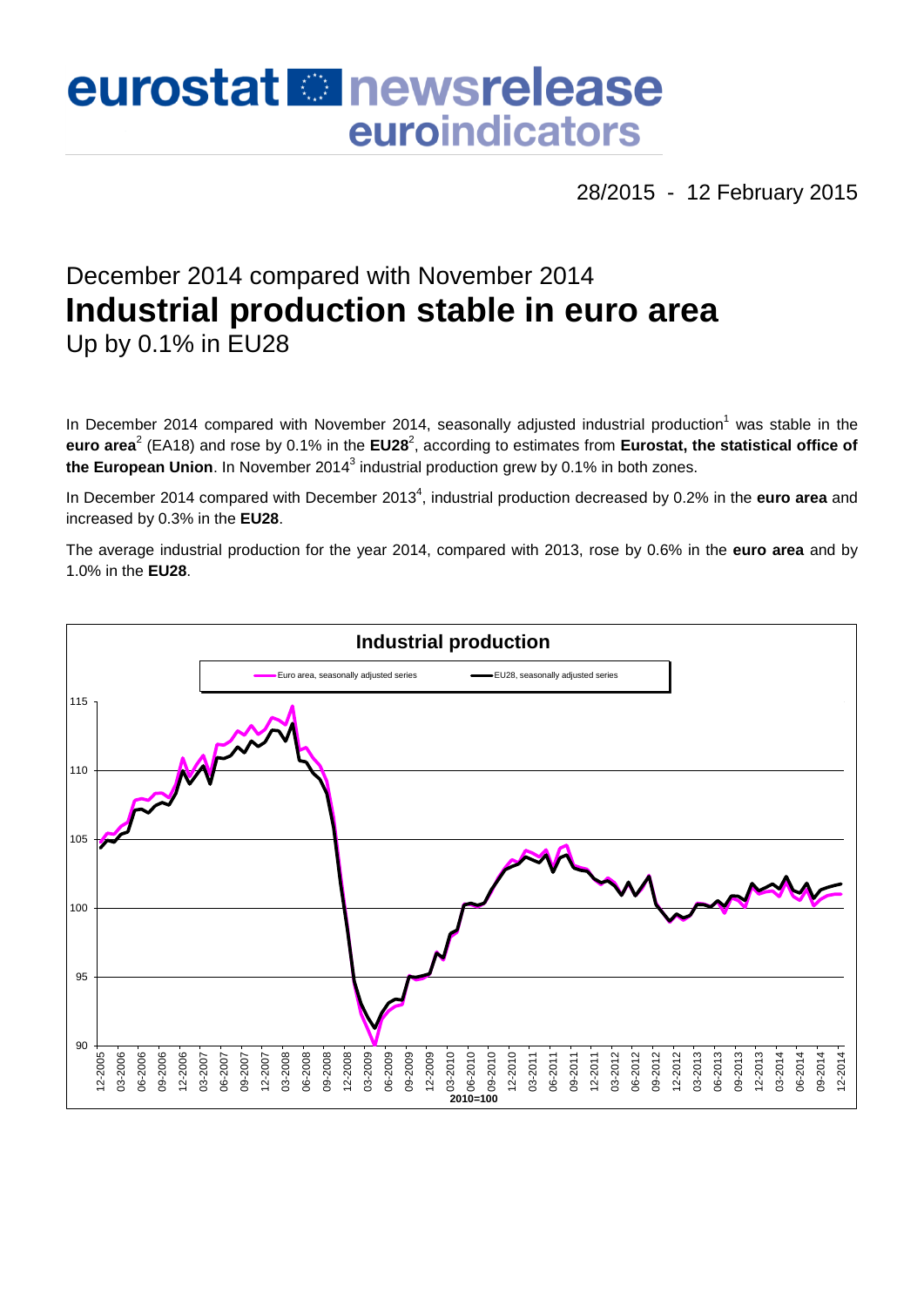#### **Monthly comparison by main industrial grouping and by Member State**

Industrial production was stable in the **euro area** in December 2014, compared with November 2014, due to production of durable consumer goods rising by 2.3%, intermediate goods by 1.1%, energy by 1.0% and capital goods by 0.2%, while non-durable consumer goods fell by 1.8%.

In the **EU28**, the increase of 0.1% is due to production of durable consumer goods rising by 2.0%, intermediate goods by 1.0%, capital goods by 0.7% and energy by 0.3%, while non-durable consumer goods fell by 1.4%.

The largest decreases in industrial production were registered in **Ireland** (-12.4%), **Portugal** (-3.6%) and **Malta** (-3.3%), and the highest increases in **Poland** (+2.0%), **France** (+1.6%) and **Sweden** (+1.2%).

#### **Annual comparison by main industrial grouping and by Member State**

The decrease of 0.2% in industrial production in the **euro area** in December 2014, compared with December 2013, is due to production of energy falling by 1.7%, durable consumer goods by 0.5%, capital goods by 0.3% and intermediate goods by 0.2%, while non-durable consumer goods rose by 0.7%.

In the **EU28**, the increase of 0.3% is due to production of durable consumer goods rising by 3.0%, capital goods by 1.2%, intermediate goods by 0.8% and non-durable consumer goods by 0.5%, while energy fell by 1.8%

The largest decreases in industrial production were registered in **Greece** (-4.2%), **Malta** (-3.8%) and **Portugal** (-3.1%), and the highest increases in **Ireland** (+18.2%), **Estonia** (+7.6%) and **Poland** (+5.7%).

1. The index of industrial production measures the evolution of the volume of production for industry excluding construction, based on data adjusted for working day and seasonal effects. Seasonally adjusted euro area and EU series are calculated by aggregating the seasonally adjusted national data. Eurostat carries out the seasonal adjustment of the data for those countries that do not adjust their data for seasonal effects. Missing observations from Member States for recent months are estimated for the calculation of the euro area and the EU aggregates. The weights of the Member States in the EU and euro area aggregates can be found at: <https://circabc.europa.eu/w/browse/5e6d1e48-056c-4c6a-8278-3ab138bcf575> See file: EU-28\_EA-18\_NEWS\_RELEASE\_WEIGHTINGS\_2010 More detailed data can be found in the short-term business statistics database on the Eurostat website: <http://ec.europa.eu/eurostat/web/short-term-business-statistics/data/database> More information about the industrial production index can be found in Statistics Explained: [http://ec.europa.eu/eurostat/statistics-explained/index.php/Industrial\\_production\\_\(volume\)\\_index\\_overview](http://ec.europa.eu/eurostat/statistics-explained/index.php/Industrial_production_(volume)_index_overview) 2. Up to 31 December 2014, the euro area (EA18) included Belgium, Germany, Estonia, Ireland, Greece, Spain, France, Italy, Cyprus, Latvia, Luxembourg, Malta, the Netherlands, Austria, Portugal, Slovenia, Slovakia and Finland. From 1 January 2015 the euro area (EA19) also includes Lithuania. The European Union (EU28) includes Belgium, Bulgaria, the Czech Republic, Denmark, Germany, Estonia, Ireland, Greece, Spain, France, Croatia, Italy, Cyprus, Latvia, Lithuania, Luxembourg, Hungary, Malta, the Netherlands, Austria, Poland, Portugal, Romania, Slovenia, Slovakia, Finland, Sweden and the United Kingdom.

As part of Eurostat's guidelines for the dissemination of data when the euro area is enlarged, the aggregate data series commented on in this News Release refer to the official composition of the euro area in the most recent month for which data is available. **Thus News Releases with data for months up to December 2014 comment on EA18 series, while Releases with data for January 2015 onwards will comment on EA19 series**. Eurostat's guidelines can be found on the Eurostat website: [http://ec.europa.eu/eurostat/en/web/products-eurostat-news/-/GUIDE\\_ENLARG\\_2007](http://ec.europa.eu/eurostat/en/web/products-eurostat-news/-/GUIDE_ENLARG_2007) The tables also include Norway.

- 3. Data of previous months have been revised compared to those issued in the News Release 7/2015 of 14 January 2015. The monthly growth rates for November 2014 have been revised from +0.2% to +0.1% for both the EA18 and the EU28. The annual growth rate has been revised from -0.4% to -0.8% for the EA18 and from -0.1% to -0.3% for the EU28.
- 4. Based on data adjusted for working days.

Issued by: **Eurostat Press Office**

**Tim ALLEN Tel: +352-4301-33 444 eurostat-pressoffice@ec.europa.eu** For further information on data:

**Sarmite VISOCKA Tel: +352-4301-32 762 sarmite.visocka@ec.europa.eu**

**Media requests**: Eurostat media support / Tel: +352-4301-33 408 / eurostat-media-support@ec.europa.eu **EXAMPLE EXAMPLE 2018 CONTROLLER AND EXAMPLE 2019 CONTROLLER AND AREA CONTROLLER AND AREA CONTROLLER AND AREA CONTROLLER AND AREA CONTROLLER AND AREA CONTROLLER AND AREA CONTROLLER AND AREA CONTROLLER AND AREA CONTROLLER A** 

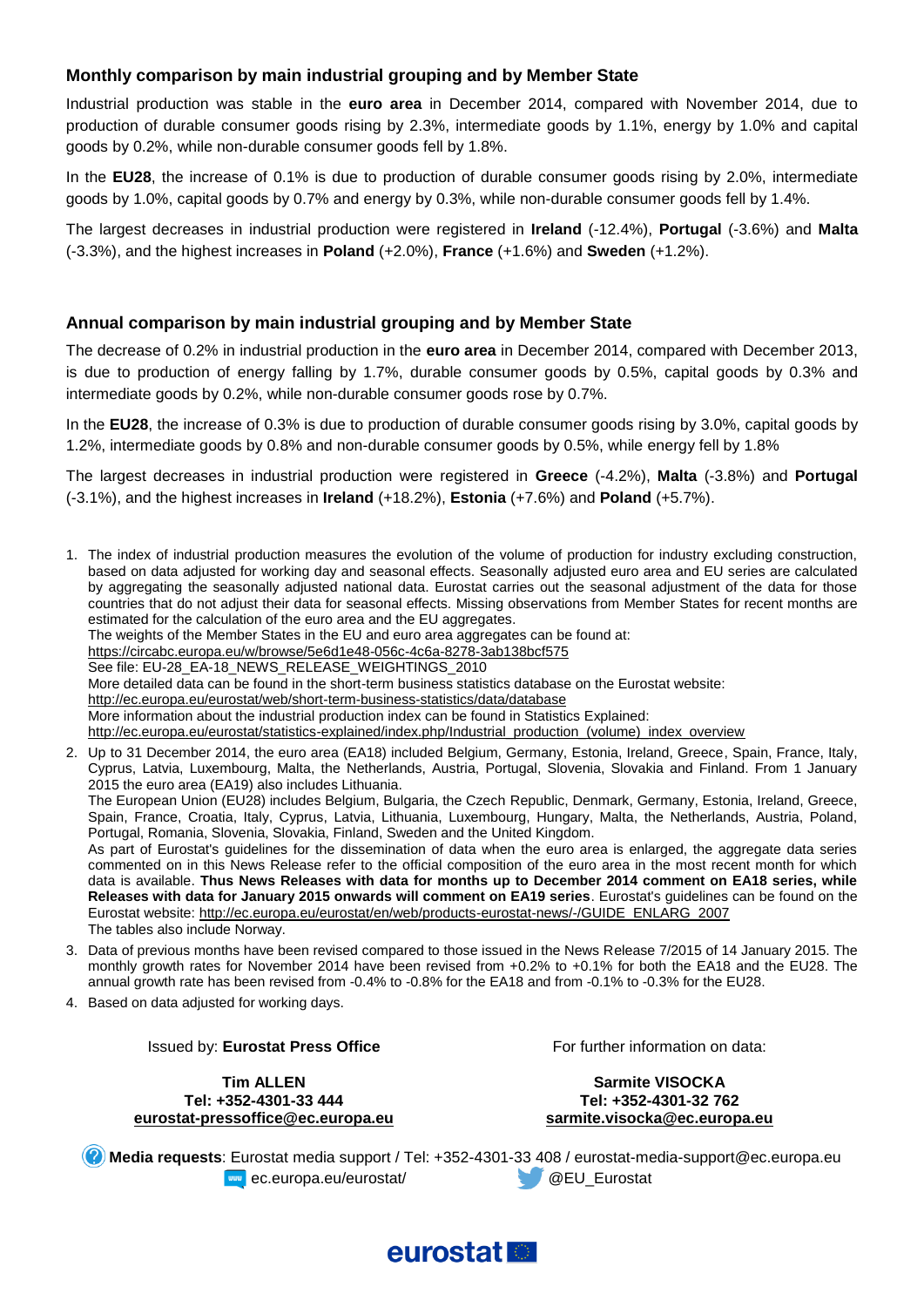#### **Industrial production**

% change compared with previous month\*

|                            | $Jul-14$ | Aug-14  | Sep-14 | <b>Oct-14</b> | <b>Nov-14</b> | Dec-14 |
|----------------------------|----------|---------|--------|---------------|---------------|--------|
| <b>EA18</b>                |          |         |        |               |               |        |
| Total industry             | 0.8      | $-1.2$  | 0.5    | 0.3           | 0.1           | 0.0    |
| Intermediate goods         | 1.0      | $-1.1$  | $-0.3$ | 0.2           | 0.1           | 1.1    |
| Energy                     | $-0.9$   | 1.1     | 0.2    | $-1.2$        | $-0.7$        | 1.0    |
| Capital goods              | 1.9      | $-3.3$  | 2.2    | 0.0           | $-0.3$        | 0.2    |
| Durable consumer goods     | $-0.8$   | $-0.6$  | $-1.4$ | 0.9           | 1.6           | 2.3    |
| Non-durable consumer goods | 0.9      | $0.0\,$ | $-0.4$ | 1.5           | 0.4           | $-1.8$ |
| <b>EU28</b>                |          |         |        |               |               |        |
| Total industry             | 0.7      | $-1.1$  | 0.6    | 0.2           | 0.1           | 0.1    |
| Intermediate goods         | 0.8      | $-0.9$  | $-0.2$ | 0.1           | 0.3           | 1.0    |
| Energy                     | $-0.3$   | 0.9     | 0.3    | $-0.6$        | $-0.9$        | 0.3    |
| Capital goods              | 1.8      | $-3.1$  | 2.1    | $-0.2$        | $-0.1$        | 0.7    |
| Durable consumer goods     | $-0.4$   | 0.0     | $-0.6$ | 0.5           | 1.4           | 2.0    |
| Non-durable consumer goods | 0.5      | 0.1     | $-0.3$ | 1.0           | 0.4           | $-1.4$ |

| <b>Total industry</b> | $Jul-14$ | Aug-14 | <b>Sep-14</b> | <b>Oct-14</b> | <b>Nov-14</b> | <b>Dec-14</b>               |
|-----------------------|----------|--------|---------------|---------------|---------------|-----------------------------|
| <b>EA18</b>           | 0.8      | $-1.2$ | 0.5           | 0.3           | 0.1           | 0.0                         |
| <b>EA19</b>           | 0.8      | $-1.2$ | 0.5           | 0.3           | 0.1           | 0.0                         |
| <b>EU28</b>           | 0.7      | $-1.1$ | 0.6           | 0.2           | 0.1           | 0.1                         |
| <b>Belgium</b>        | $-0.3$   | $-1.2$ | 1.4           | $-0.5$        | $-0.1$        | ÷                           |
| <b>Bulgaria</b>       | $-0.1$   | $-0.6$ | 1.8           | 0.9           | 1.1           | $1.1$                       |
| <b>Czech Republic</b> | 0.7      | $-3.7$ | 5.0           | $-0.5$        | 1.2           | 0.6                         |
| <b>Denmark</b>        | 2.5      | 4.0    | $-1.4$        | $-0.5$        | $-1.0$        | $1.1$                       |
| Germany               | 1.3      | $-2.8$ | 1.3           | 0.5           | 0.1           | 0.5                         |
| <b>Estonia</b>        | 2.7      | $-2.7$ | 1.6           | $-0.7$        | 1.3           | $-1.2$                      |
| Ireland               | 14.1     | $-1.1$ | 1.9           | 7.5           | 4.6           | $-12.4$                     |
| Greece                | $-0.9$   | $-1.6$ | $-0.4$        | 2.8           | $-0.1$        | $-1.4$                      |
| Spain                 | 0.0      | 0.0    | 0.8           | $-0.4$        | $-0.5$        | $-0.2$                      |
| <b>France</b>         | 0.5      | $-0.2$ | 0.1           | $-0.9$        | $-0.2$        | 1.6                         |
| <b>Croatia</b>        | 2.1      | $-4.1$ | 4.6           | 0.2           | 2.8           | $-0.2$                      |
| Italy                 | $-1.0$   | 0.3    | $-0.8$        | 0.0           | 0.3           | 0.4                         |
| <b>Cyprus</b>         | $-0.9$   | 2.6    | $-4.0$        | $-0.6$        | $-1.9$        | $\mathcal{L}_{\mathcal{C}}$ |
| Latvia                | 1.4      | $-0.3$ | 1.1           | $-0.2$        | $-1.9$        | 0.2                         |
| Lithuania             | 1.5      | $-3.0$ | 2.7           | 5.6           | $-1.0$        | $-2.8$                      |
| Luxembourg            | 1.6      | $-1.0$ | 1.1           | $-0.3$        | 0.8           | ÷                           |
| <b>Hungary</b>        | 1.3      | $-5.8$ | 2.9           | $-2.8$        | 3.2           | $-1.8$                      |
| <b>Malta</b>          | $-5.6$   | $-1.0$ | 3.2           | 3.7           | $-2.5$        | $-3.3$                      |
| <b>Netherlands</b>    | 0.9      | 0.8    | $-1.6$        | $-0.7$        | 0.4           | $-0.5$                      |
| <b>Austria</b>        | $-0.7$   | $-2.0$ | 1.2           | 0.4           | $-1.2$        |                             |
| Poland                | 1.0      | $-1.2$ | 1.1           | 0.3           | 0.3           | 2.0                         |
| Portugal              | 1.2      | 1.7    | $-4.4$        | 2.6           | $-0.3$        | $-3.6$                      |
| Romania               | $-0.5$   | $-2.7$ | 2.7           | 0.4           | $-0.9$        | $-0.2$                      |
| Slovenia              | 1.7      | $-3.0$ | $-0.3$        | 2.3           | $-0.9$        | 0.2                         |
| <b>Slovakia</b>       | $-0.1$   | 0.5    | $-0.6$        | 1.2           | $-0.7$        | 0.7                         |
| <b>Finland</b>        | 0.8      | $-0.4$ | 1.0           | 0.1           | $-0.2$        | $-0.1$                      |
| <b>Sweden</b>         | $-0.5$   | $-0.2$ | $-1.0$        | 1.0           | 0.0           | $1.2$                       |
| <b>United Kingdom</b> | 0.2      | $-0.3$ | 0.7           | $-0.2$        | 0.0           | $-0.2$                      |
| Norway                | $-0.3$   | 0.0    | 3.4           | 0.6           | $-2.0$        | 0.4                         |

\* Working day and seasonally adjusted

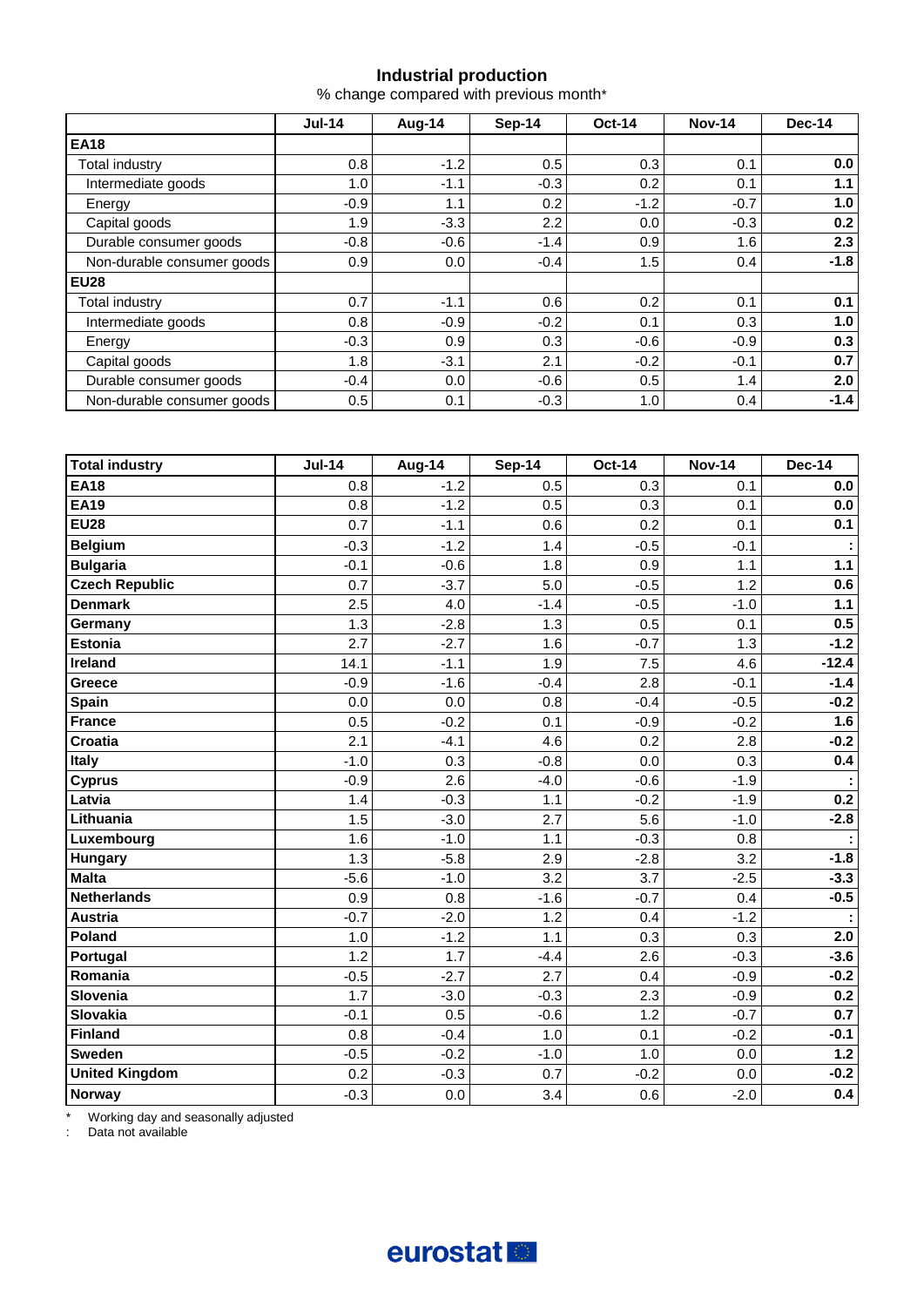#### **Industrial production**

% change compared with same month of the previous year\*

|                            | $Jul-14$ | Aug-14 | Sep-14 | <b>Oct-14</b> | <b>Nov-14</b> | Dec-14 |  |
|----------------------------|----------|--------|--------|---------------|---------------|--------|--|
| <b>EA18</b>                |          |        |        |               |               |        |  |
| Total industry             | 1.7      | $-0.6$ | 0.1    | 0.6           | $-0.8$        | $-0.2$ |  |
| Intermediate goods         | 1.4      | 0.1    | $-0.6$ | $-0.7$        | $-1.0$        | $-0.2$ |  |
| Energy                     | $-4.3$   | $-2.9$ | $-3.2$ | $-2.2$        | $-5.5$        | $-1.7$ |  |
| Capital goods              | 4.0      | $-2.2$ | 1.5    | 1.4           | $-1.2$        | $-0.3$ |  |
| Durable consumer goods     | $-1.8$   | $-2.1$ | $-4.0$ | 0.1           | 0.1           | $-0.5$ |  |
| Non-durable consumer goods | 2.7      | 2.9    | 1.8    | 3.3           | 3.2           | 0.7    |  |
| <b>EU28</b>                |          |        |        |               |               |        |  |
| Total industry             | 1.7      | $-0.2$ | 0.5    | 0.8           | $-0.3$        | 0.3    |  |
| Intermediate goods         | 2.0      | 0.9    | 0.4    | $-0.1$        | $-0.2$        | 0.8    |  |
| Energy                     | $-4.3$   | $-3.4$ | $-3.1$ | $-1.9$        | $-4.8$        | $-1.8$ |  |
| Capital goods              | 4.4      | $-1.4$ | 1.7    | 1.6           | $-0.4$        | 1.2    |  |
| Durable consumer goods     | $-0.3$   | 0.5    | $-1.1$ | 2.0           | 2.1           | 3.0    |  |
| Non-durable consumer goods | 1.7      | 2.6    | 1.7    | 2.5           | 2.5           | 0.5    |  |

| <b>Total industry</b> | <b>Jul-14</b> | Aug-14 | <b>Sep-14</b> | Oct-14 | <b>Nov-14</b> | <b>Dec-14</b> |
|-----------------------|---------------|--------|---------------|--------|---------------|---------------|
| <b>EA18</b>           | 1.7           | $-0.6$ | 0.1           | 0.6    | $-0.8$        | $-0.2$        |
| <b>EA19</b>           | 1.7           | $-0.6$ | 0.1           | 0.6    | $-0.8$        | $-0.2$        |
| <b>EU28</b>           | 1.7           | $-0.2$ | 0.5           | 0.8    | $-0.3$        | 0.3           |
| <b>Belgium</b>        | $-1.3$        | $-0.6$ | 3.2           | $-1.2$ | $-3.6$        |               |
| <b>Bulgaria</b>       | $-0.3$        | $-2.0$ | 0.0           | 0.6    | 1.1           | 0.9           |
| <b>Czech Republic</b> | 5.7           | $-3.3$ | 5.9           | 3.2    | 4.7           | 4.7           |
| <b>Denmark</b>        | $-2.8$        | 4.6    | 4.0           | $-1.5$ | $-0.1$        | 1.5           |
| Germany               | 3.5           | $-1.8$ | 0.4           | 1.3    | $-0.4$        | $0.0\,$       |
| Estonia               | 2.9           | 2.8    | 4.1           | 2.5    | 4.7           | 7.6           |
| Ireland               | 19.1          | 17.9   | 20.2          | 36.7   | 29.0          | 18.2          |
| Greece                | $-1.4$        | $-6.2$ | $-4.9$        | $-0.5$ | 2.5           | $-4.2$        |
| <b>Spain</b>          | 0.7           | 0.1    | 1.4           | 1.4    | $-0.3$        | $-0.8$        |
| <b>France</b>         | 0.2           | 0.0    | $-0.3$        | $-1.3$ | $-3.3$        | 0.6           |
| <b>Croatia</b>        | 1.4           | $-4.7$ | 3.8           | 2.7    | 2.8           | 5.3           |
| Italy                 | $-1.6$        | $-0.7$ | $-2.7$        | $-3.0$ | $-1.9$        | 0.1           |
| <b>Cyprus</b>         | 0.4           | 0.8    | $-0.2$        | $-1.2$ | $-2.0$        |               |
| Latvia                | $-1.5$        | $-0.4$ | 1.3           | 0.6    | $-2.2$        | $-0.5$        |
| Lithuania             | 2.7           | $-4.4$ | $-0.1$        | 2.5    | 5.3           | 2.7           |
| Luxembourg            | 7.4           | 4.1    | 4.8           | 3.7    | 3.2           |               |
| <b>Hungary</b>        | 12.2          | 2.8    | 5.4           | 1.6    | 5.6           | 4.6           |
| <b>Malta</b>          | $-1.1$        | $-9.2$ | $-6.1$        | 6.6    | $-0.7$        | $-3.8$        |
| <b>Netherlands</b>    | 2.2           | 0.5    | $-2.3$        | $-1.4$ | $-3.7$        | $-2.2$        |
| <b>Austria</b>        | 1.3           | $-1.9$ | $-0.3$        | 0.4    | $-1.3$        |               |
| Poland                | 2.4           | 0.3    | 1.9           | 1.7    | 0.3           | 5.7           |
| Portugal              | 4.6           | 2.3    | $-2.3$        | 0.6    | $-1.6$        | $-3.1$        |
| Romania               | 5.1           | 1.9    | 4.2           | 3.8    | 2.8           | 2.1           |
| Slovenia              | 6.0           | 1.2    | 1.0           | 3.9    | 2.8           | 0.2           |
| Slovakia              | 3.9           | 3.8    | 0.4           | 2.8    | $-3.3$        | 0.6           |
| <b>Finland</b>        | $-2.7$        | $-3.5$ | $-1.0$        | $-0.6$ | $-1.1$        | $-1.0$        |
| <b>Sweden</b>         | $-4.4$        | $-1.2$ | $-3.6$        | 1.1    | $-3.6$        | $-0.8$        |
| <b>United Kingdom</b> | 1.5           | 1.2    | 0.9           | 0.6    | 1.2           | $0.0\,$       |
| Norway                | $-2.9$        | 2.4    | 7.8           | 10.8   | 4.3           | 3.5           |

\* Working day adjusted

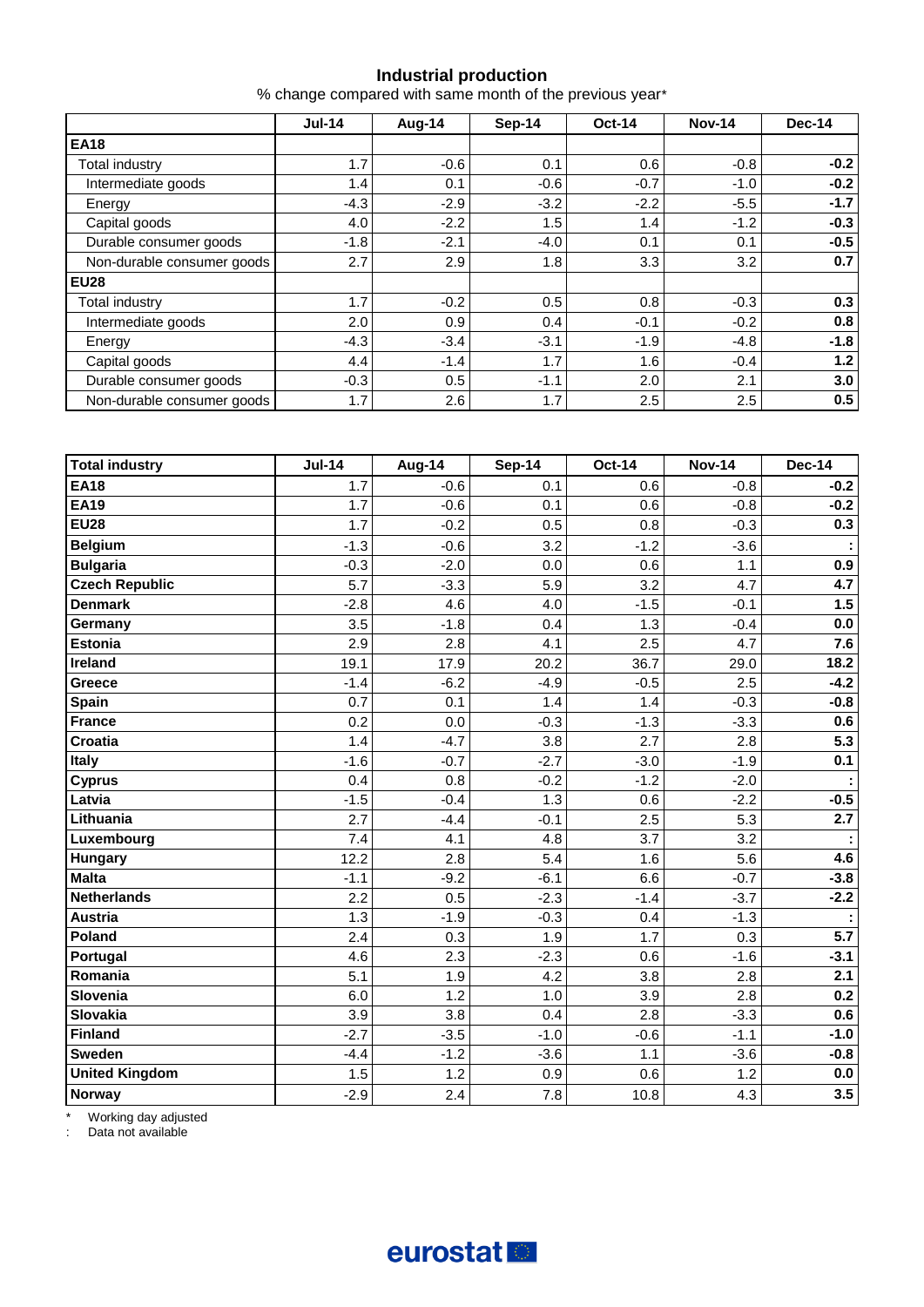### **Production indices for total industry, working day and seasonally adjusted**

(base year 2010)

|                       | 12/13 | 01/14 | 02/14 | 03/14 | 04/14 | 05/14 | 06/14 | 07/14 | 08/14 | 09/14 | 10/14 | 11/14 | 12/14 |
|-----------------------|-------|-------|-------|-------|-------|-------|-------|-------|-------|-------|-------|-------|-------|
| <b>EA18</b>           | 101.0 | 101.2 | 101.2 | 100.8 | 101.9 | 100.9 | 100.6 | 101.4 | 100.2 | 100.6 | 100.9 | 101.0 | 101.0 |
| <b>EA19</b>           | 101.0 | 101.2 | 101.3 | 100.8 | 101.9 | 100.9 | 100.6 | 101.4 | 100.2 | 100.7 | 101.0 | 101.1 | 101.0 |
| <b>EU28</b>           | 101.3 | 101.5 | 101.8 | 101.4 | 102.3 | 101.3 | 101.1 | 101.8 | 100.7 | 101.3 | 101.5 | 101.6 | 101.8 |
| <b>Belgium</b>        | 104.5 | 103.8 | 104.0 | 103.4 | 104.9 | 104.7 | 103.3 | 102.9 | 101.7 | 103.1 | 102.7 | 102.6 |       |
| <b>Bulgaria</b>       | 107.8 | 109.8 | 109.7 | 108.1 | 108.3 | 107.1 | 105.8 | 105.7 | 105.1 | 107.0 | 107.9 | 109.1 | 110.4 |
| <b>Czech Republic</b> | 108.1 | 107.7 | 109.4 | 109.9 | 110.4 | 109.0 | 109.5 | 110.2 | 106.2 | 111.5 | 111.0 | 112.3 | 113.0 |
| <b>Denmark</b>        | 101.7 | 102.0 | 104.2 | 103.1 | 103.6 | 102.2 | 99.1  | 101.6 | 105.7 | 104.2 | 103.7 | 102.7 | 103.8 |
| Germany               | 108.2 | 108.2 | 108.4 | 108.2 | 108.3 | 107.1 | 107.5 | 108.9 | 105.9 | 107.3 | 107.8 | 107.9 | 108.4 |
| Estonia               | 119.9 | 124.2 | 122.3 | 124.7 | 127.6 | 128.7 | 127.8 | 131.3 | 127.8 | 129.9 | 129.0 | 130.7 | 129.1 |
| Ireland               | 97.8  | 103.3 | 109.0 | 110.7 | 128.2 | 124.7 | 99.4  | 113.4 | 112.1 | 114.2 | 122.8 | 128.4 | 112.5 |
| Greece                | 89.4  | 87.9  | 88.7  | 86.3  | 88.1  | 88.1  | 87.3  | 86.5  | 85.1  | 84.7  | 87.1  | 86.9  | 85.7  |
| Spain                 | 91.0  | 90.9  | 91.6  | 91.0  | 92.3  | 91.6  | 90.7  | 90.8  | 90.7  | 91.4  | 91.0  | 90.6  | 90.4  |
| <b>France</b>         | 98.6  | 98.2  | 98.3  | 97.9  | 97.8  | 96.4  | 97.7  | 98.2  | 98.0  | 98.1  | 97.2  | 97.0  | 98.6  |
| Croatia               | 90.6  | 95.7  | 93.0  | 94.2  | 91.4  | 91.5  | 90.6  | 92.5  | 88.7  | 92.8  | 93.0  | 95.6  | 95.4  |
| <b>Italy</b>          | 91.0  | 92.2  | 91.7  | 91.3  | 91.7  | 90.6  | 91.4  | 90.5  | 90.8  | 90.1  | 90.1  | 90.4  | 90.8  |
| <b>Cyprus</b>         | 71.9  | 71.9  | 72.6  | 73.4  | 72.1  | 72.8  | 73.2  | 72.5  | 74.5  | 71.5  | 71.1  | 69.7  |       |
| Latvia                | 113.6 | 110.2 | 111.4 | 111.6 | 114.1 | 114.2 | 112.7 | 114.2 | 113.9 | 115.2 | 115.0 | 112.8 | 113.0 |
| Lithuania             | 113.2 | 109.7 | 112.6 | 109.1 | 114.2 | 116.5 | 113.3 | 115.0 | 111.6 | 114.6 | 121.0 | 119.8 | 116.4 |
| Luxembourg            | 102.7 | 97.2  | 100.5 | 98.4  | 100.9 | 99.9  | 98.9  | 100.5 | 99.4  | 100.5 | 100.2 | 101.0 |       |
| Hungary               | 106.6 | 109.9 | 111.1 | 111.8 | 114.2 | 113.6 | 115.5 | 117.0 | 110.2 | 113.4 | 110.2 | 113.7 | 111.7 |
| <b>Malta</b>          | 96.3  | 92.2  | 96.4  | 99.2  | 91.1  | 91.8  | 98.6  | 93.1  | 92.2  | 95.1  | 98.6  | 96.1  | 93.0  |
| <b>Netherlands</b>    | 97.8  | 96.2  | 94.2  | 93.9  | 97.5  | 98.6  | 96.5  | 97.4  | 98.2  | 96.6  | 95.9  | 96.3  | 95.8  |
| Austria               | 108.4 | 111.4 | 109.9 | 107.0 | 108.8 | 107.3 | 109.4 | 108.6 | 106.4 | 107.7 | 108.1 | 106.8 |       |
| Poland                | 111.8 | 114.5 | 113.4 | 113.9 | 114.7 | 112.8 | 113.5 | 114.6 | 113.2 | 114.5 | 114.8 | 115.2 | 117.5 |
| Portugal              | 94.8  | 95.3  | 94.9  | 90.9  | 97.1  | 94.5  | 94.2  | 95.3  | 96.9  | 92.6  | 95.0  | 94.7  | 91.3  |
| Romania               | 122.7 | 126.6 | 125.6 | 127.1 | 125.8 | 129.2 | 128.2 | 127.5 | 124.1 | 127.5 | 128.0 | 126.9 | 126.6 |
| Slovenia              | 101.8 | 99.1  | 98.6  | 100.7 | 100.7 | 100.2 | 101.9 | 103.6 | 100.5 | 100.2 | 102.5 | 101.6 | 101.8 |
| Slovakia              | 121.7 | 122.5 | 123.2 | 122.7 | 123.2 | 123.6 | 124.1 | 124.0 | 124.6 | 123.9 | 125.4 | 124.5 | 125.4 |
| <b>Finland</b>        | 95.3  | 92.3  | 92.5  | 93.4  | 93.4  | 93.2  | 92.8  | 93.5  | 93.1  | 94.0  | 94.1  | 93.9  | 93.8  |
| <b>Sweden</b>         | 96.0  | 96.0  | 97.3  | 95.0  | 96.3  | 93.3  | 94.6  | 94.1  | 93.9  | 93.0  | 93.9  | 93.9  | 95.0  |
| <b>United Kingdom</b> | 96.9  | 96.3  | 97.5  | 97.5  | 97.6  | 97.2  | 97.2  | 97.4  | 97.1  | 97.8  | 97.6  | 97.6  | 97.4  |
| <b>Norway</b>         | 94.3  | 94.9  | 95.6  | 97.5  | 97.1  | 91.2  | 96.6  | 96.3  | 96.3  | 99.6  | 100.2 | 98.2  | 98.6  |